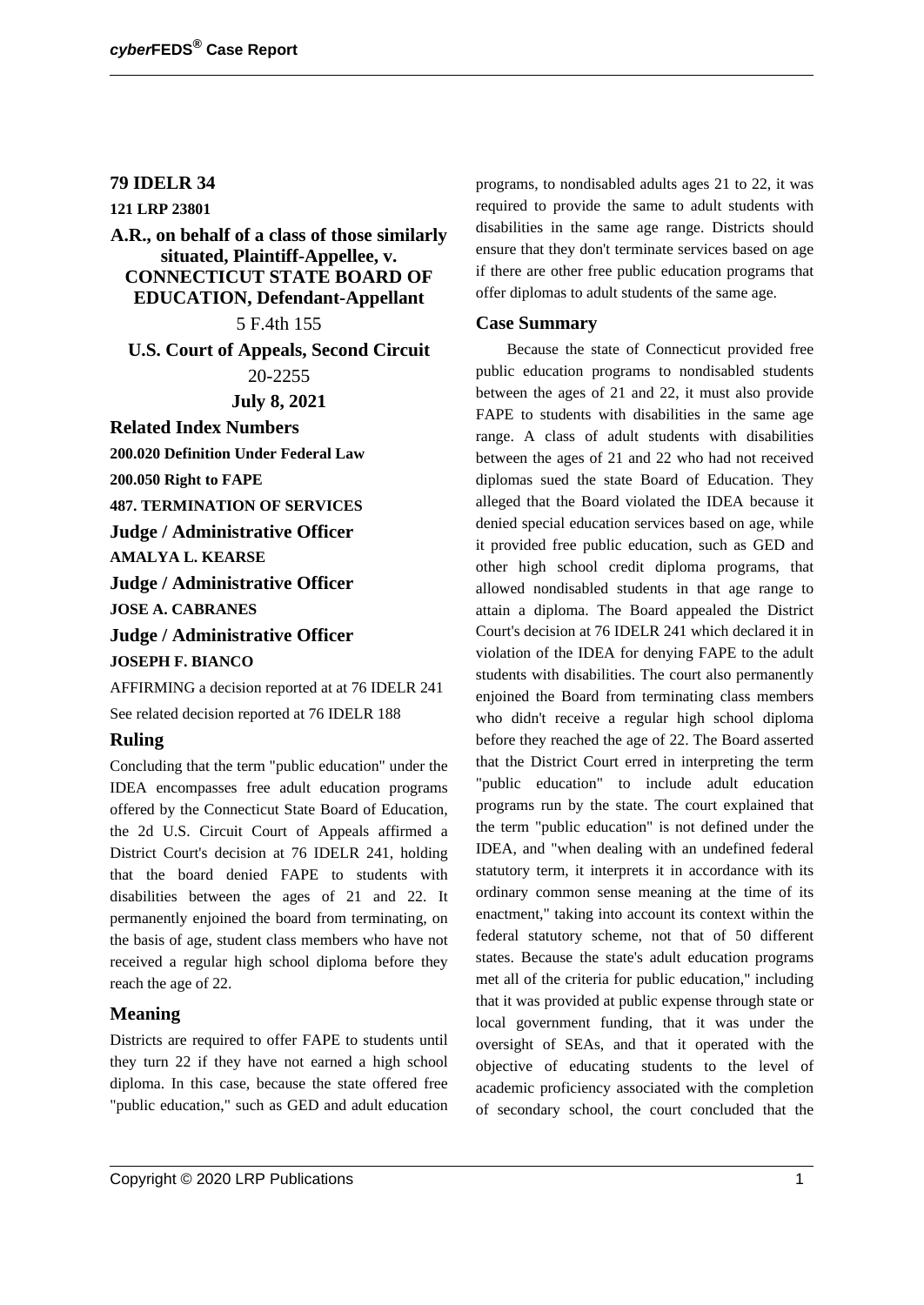state's statutorily-required adult education programs that awarded high school diplomas constituted "public education" under the IDEA. The 2d Circuit affirmed the judgment of the District Court.

## **Full Text**

Before: KEARSE, CABRANES, and BIANCO, Circuit Judges.

Appeal from a judgment of the United States District Court for the District of Connecticut, Charles S. Haight, Jr., Judge, which (A) declared defendant Connecticut State Board of Education (the "Board") to be in violation of the Individuals with Disabilities Education Act ("IDEA"), 20 U.S.C. §§ 1412(a)(1), 1407, and 1412(11), for denying a free appropriate public education ("FAPE") to disabled students between the ages of 21 and 22 while providing a free public education to nondisabled students in the same age range, and (B) permanently enjoined the Board and its successors, employees, and agents, etc., from terminating, on the basis of age, FAPEs for plaintiff class members who have not received a regular high school diploma before they reach the age of 22. *See A.R. v. Connecticut State Board of Education*, 3:16-cv-01197, 2020 WL 3086032 (D. Conn. June 10, 2020). On appeal, the Board contends principally that the district court (1) should have dismissed the complaint on the ground that the original plaintiff lacked standing to bring the action, and (2) erred in interpreting the IDEA term "public education" to encompass free adult education programs offered by the State of Connecticut. Finding no basis for reversal, we affirm.

Affirmed.

JASON H. KIM, Emeryville, California (Schneider Wallace Cottrell Konecky, Emeryville, California; Kasey Considine, Disability Rights Connecticut, Inc., Hartford, Connecticut, on the brief), for Plaintiff-Appellee.

DARREN P. CUNNINGHAM, Assistant Attorney General, Hartford, Connecticut (William Tong, Attorney General of the State of Connecticut, Clare E. Kindall, Solicitor General, Hartford, Connecticut on the brief), for Defendant-Appellant.

### KEARSE, Circuit Judge:

Defendant Connecticut State Board of Education (the "Board"), which is responsible for general supervision and control of elementary and secondary education, special education, and adult education in the State of Connecticut ("State" or "Connecticut"), and is responsible for ensuring the State's compliance with the requirements of the Individuals with Disabilities Education Act ("IDEA"), 20 U.S.C. § 1400 et seq., appeals from a judgment of the United States District Court for the District of Connecticut, Charles S. Haight, Jr., Judge, which (A) declared that the Board violated the rights of plaintiff class members under IDEA, 20 U.S.C. §§ 1412(a)(1), 1407, and 1412(11), by denying a free appropriate public education ("FAPE") to disabled students between the ages of 21 and 22 while providing a free public education to nondisabled students in the same age range, and (B) permanently enjoined the Board and its successors, employees, and agents, etc., from terminating, on the basis of age, FAPEs for plaintiff class members who have not received a regular high school diploma before they reach the age of 22. On appeal, the Board contends principally that the district court (1) should have dismissed the original complaint ("Complaint") on the ground that the original plaintiff lacked standing to bring the action, and (2) erred in interpreting the IDEA term "public education" to encompass free adult education programs offered by the State. Finding no basis for reversal, we affirm.

### **I. Background**

IDEA is designed to "ensure that all children with disabilities have available to them a free appropriate public education that emphasizes special education and related services designed to meet their unique needs and prepare them for further education, employment, and independent living." 20 U.S.C. § 1400(d)(1)(A). The term "free appropriate public education"--FAPE--means, inter alia, "special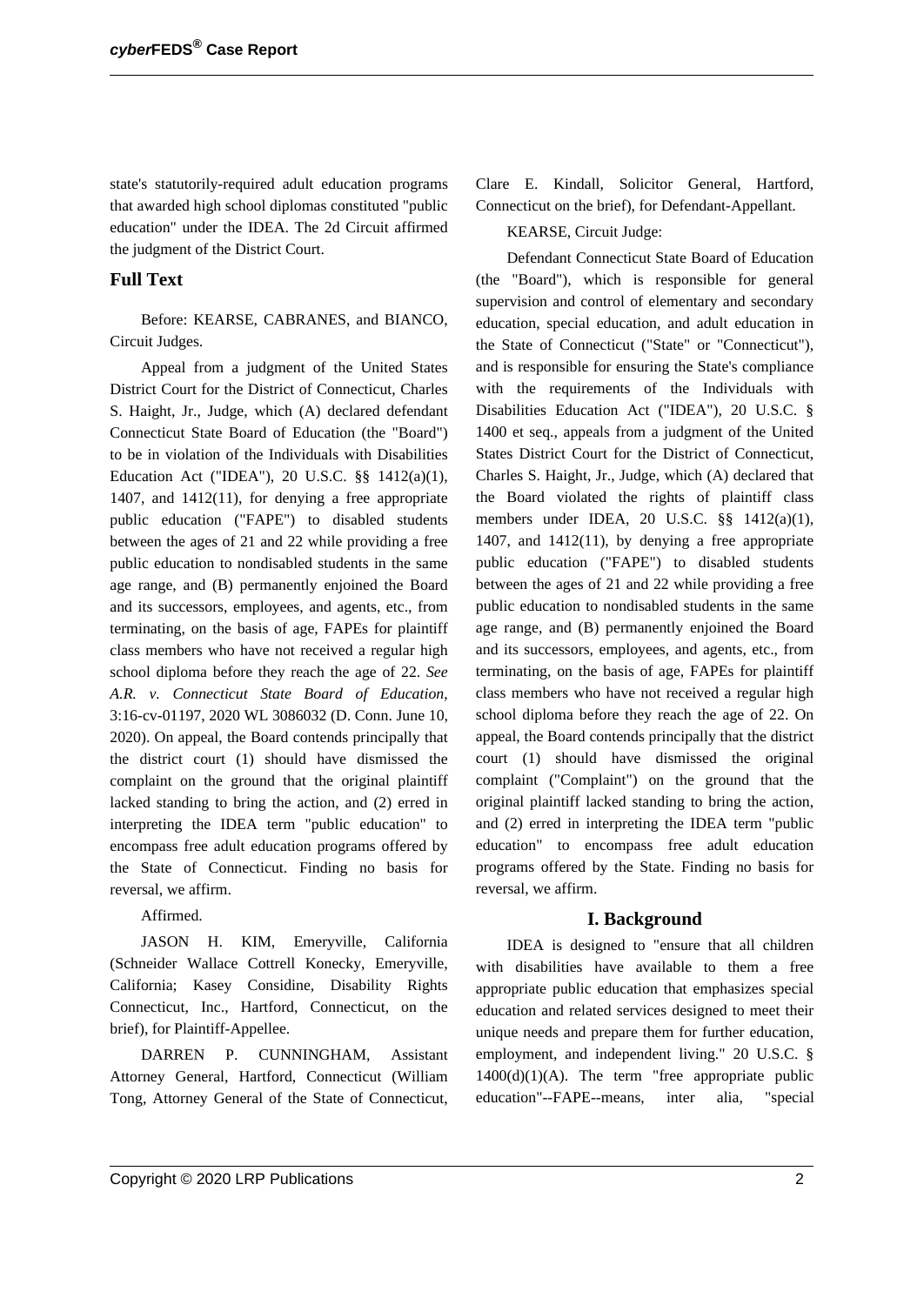education and related services that ... have been provided at public expense, under public supervision and direction, and without charge"; that "meet the standards of the State educational agency"; and that "include an appropriate preschool, elementary school, or secondary school education in the State involved." Id. § 1401(9). However, "[t]he obligation to make FAPE available to all children with disabilities does not apply with respect to .... [c]hildren with disabilities who have graduated from high school with a regular high school diploma." 34 C.F.R. § 300.102(a)(3)(i).

States accepting federal funds under IDEA are required to provide a FAPE to "all children with disabilities ... between the ages of 3 and 21, inclusive." 20 U.S.C.  $\S$  1412(a)(1)(A) (emphasis omitted). "[T]he word 'inclusive' ... means that the relevant period begins on a child's third birthday and ends on the last day of his 21st year (which culminates in his 22nd birthday)." *St. Johnsbury Academy v. D.H*., 240 F.3d 163, 168 (2d Cir. 2001); *see, e.g., Lillbask ex rel. Mauclaire v. State of Connecticut Department of Education*, 397 F.3d 77, 86 n.4 (2d Cir. 2005) (" Lillbask") ("a child remains eligible for a [FAPE] under IDEA until his 22nd birthday").

By statute, Connecticut law provides that, in accordance with Board regulations, local and regional boards of education are required to "[p]rovide special education for school-age children requiring special education," but that that "obligation ... shall terminate when such child is graduated from high school or reaches age twenty-one, whichever occurs first." Conn. Gen. Stat. § 10-76d(b) (emphasis omitted). By regulation, if "the child turns twenty-one during th[e] school year," his or her special education is to be "continued until the end of th[at] school year." Conn. Agencies Reg. § 10-76d-1(a)(4).

In this class action, the plaintiff class members are individuals with disabilities who were or are receiving special education in Connecticut and who, under the above State-law provisions, were, or are threatened to be, denied further special education after the end of the school term in which they reach 21 years of age. Plaintiffs contend that these provisions of Connecticut law violate IDEA, asserting that "[t]here is no Connecticut law or regulation that imposes an age limitation of 21 on the entitlement to public education generally"; rather, the age limitation "appl[ies] only to special education students" and does not apply to "non-special education students" who may continue to receive public education as adults. (Amended Complaint ¶¶ 30-32, Prayer for Relief  $\P$  (c).)

The course of this action has been described in several decisions of the district court, familiarity with which is assumed. The action was commenced in 2016 as *D.J. through O.W. v. Connecticut State Board of Education*, 3:16-cv-01197 (D. Conn. Complaint, July 15, 2016), by D.J.'s mother on his behalf and on behalf of all similarly situated to him, *see, e.g., D.J. through O.W. v. Connecticut State Board of Education*, 3:16-cv-01197, 2018 WL 1461895 (D. Conn. Mar. 23, 2018) ("*D.J. v. Board I*"). The Complaint alleged that D.J. "turned 21 years old on May 29, 2016," that he was denied a continuation of his FAPE "because he had reached the age of 21 during the school year that ended on June 30, 2016," and that he "ha[d] not received a high school diploma." (Complaint ¶¶ 2, 19.) In 2019 the district court, after having raised sua sponte a question as to whether D.J. had standing to bring the action, *see D.J. v. Board I*, 2018 WL 1461895-- see Part II.A. below--answered that question affirmatively based on information developed in discovery, *see D.J. through O.W. v. Connecticut State Board of Education*, 3:16-cv-01197, 2019 WL 1499377 (D. Conn. April 5, 2019) ("*D.J. v. Board II*"). The court then granted a motion by D.J. for leave to file an Amended Complaint--which both sides agreed asserted essentially the same IDEA claims--with A.R. rather than D.J. as the named plaintiff. *See id.* In 2020, the court granted A.R.'s motion for class certification, certifying as the class

[a]ll individuals who were over 21 and under 22 within two years before the filing of this action or will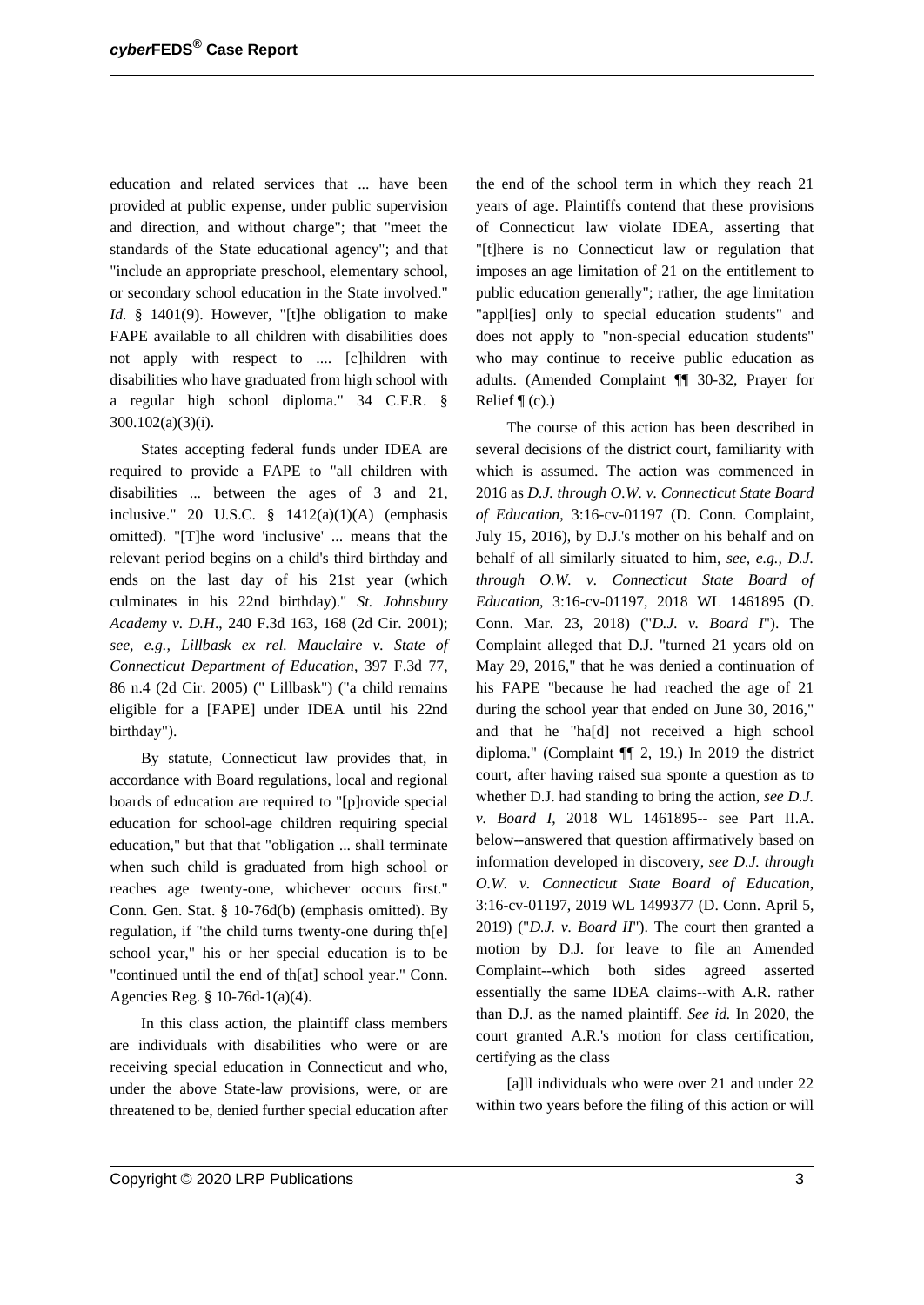turn 21 during the pendency of this action who are provided or were provided a FAPE under the IDEA by any [Local Education Agency (LEA)] in the State of Connecticut and who, but for turning 21, would otherwise qualify or would have qualified for a FAPE until age 22 because they have not or had not yet earned a regular high school diploma.

*A.R. v. Connecticut State Board of Education*, 3:16-cv-01197, 2020 WL 2092650 (D. Conn. May 1, 2020) ("*A.R. v. Board I*").

Thereafter addressing motions by each side for summary judgment, the court denied the Board's motion and granted that of the plaintiffs. *See A.R. v. Connecticut State Board of Education*, 3:16-cv-01197, 2020 WL 3086032 (D. Conn. June 10, 2020) ("*A.R. v. Board II*"). As discussed in greater detail in Part II.B. below, the court found that Connecticut, through its adult education programs, provides free public education, within the meaning of IDEA, to nondisabled individuals over the age of 21; and it thus violates IDEA when it terminates, on the basis of age, the FAPE of a disabled individual before the age of 22. *See id.* Judgment was entered enjoining the Board from terminating, prior to his or her 22nd birthday, any class member's special education based on the State's age limitation:

The current or future refusal of Defendant Connecticut Board of Education to provide Plaintiff A.R. and the members of the Class a free appropriate public education pursuant to the age limitations established by Conn. Gen. Stat. § 10-76d(b) and Conn. Agencies Reg. § 10-76d-1(a)(4) violates the IDEA, 20 U.S.C. § § 1412(a)(1), 1407, and 1412(11)....

Accordingly, pursuant to Rule 65(d) of the Federal Rules of Civil Procedure, and in accordance with Rule 58(a), it is hereby ADJUDGED and ORDERED that the Defendant, its successors in office, agents, servants, employees, and attorneys, and those in active concert and participation with any of the foregoing who receive actual notice of this Order are:

PERMANENTLY ENJOINED from terminating a free appropriate public education as to Plaintiff A.R. and the members of the Class before they reach the age of 22.

Permanent Injunction Judgment and Order, July 10, 2020 (emphases omitted).

In addition, the court found that the State's systemic denial of FAPEs to disabled individuals between the ages of 21 and 22, which for some of them resulted in a complete exclusion from the educational placement to which they were entitled, constituted a gross violation of IDEA, and one that was not remediable by ordinary injunctive relief. *See A.R. v. Board II*, 2020 WL 3086032. Accordingly, the court ordered that class members so severely affected were awarded compensatory education. The court referred to a magistrate judge such tasks as identifying the class members who should receive that relief. *See id.*

#### **II. Discussion**

On appeal, the Board contends principally (1) that D.J. lacked standing to bring this action, and the district court therefore lacked jurisdiction to allow the Complaint to be amended and A.R. to be substituted for D.J. as the plaintiff and class representative; and (2) that the district court erred in interpreting the IDEA term "public education" to encompass free adult education programs offered by Connecticut. The Board also contends that it was an abuse of discretion for the court to order that any class members be provided with compensatory education. Finding no basis for reversal, we affirm substantially for the reasons stated by the district court in *D.J. v. Board II*, 2019 WL 1499377, and *A.R. v. Board II*, 2020 WL 3086032.

## **A. The Decision on Standing:** *D.J. v. Board II*

The question of D.J.'s standing to bring the present action in 2016 was raised by the district court sua sponte in 2018. D.J. had moved for certification of a class of special education students who had not received a regular high school diploma and who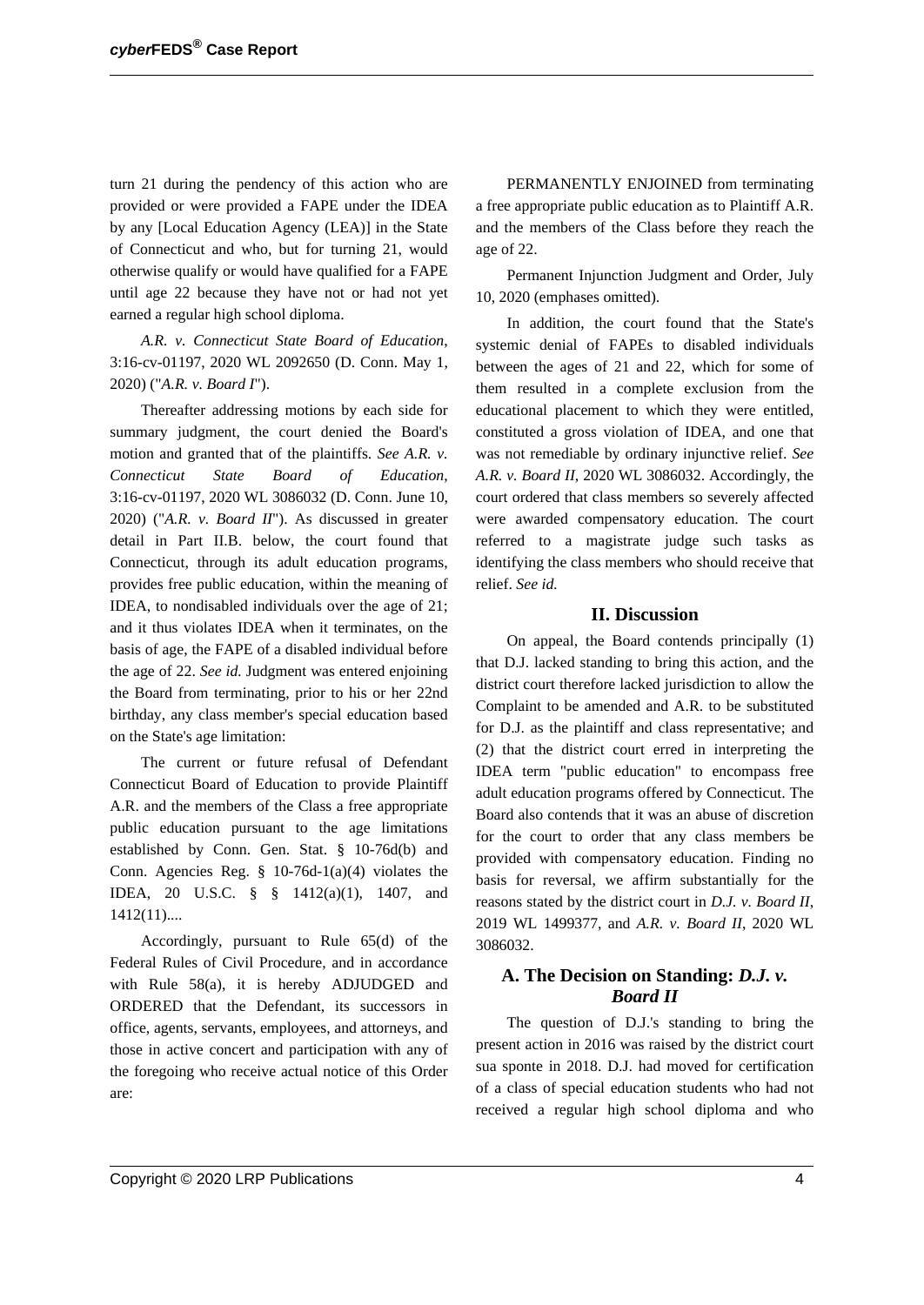would otherwise have qualified to continue receiving a FAPE but for turning 21; and he had moved for summary judgment. In support of his motion for summary judgment, D.J.'s mother, O.W., submitted an affidavit in which she stated, inter alia, that "D.J. earned a diploma from Hartford Public High School in or about 2013. However, he continued to receive educational and related services from Hartford Public High School until or about June 30, 2016." (Affidavit of O.W. dated September 13, 2017 (O.W.'s "September Affidavit"), ¶ 5.) The Board opposed D.J.'s motions on the ground that his 2013 receipt of a high school diploma made his claims moot. The district court noted that the issue was not mootness but was rather--if indeed D.J. received a regular high school diploma in 2013--whether he lacked standing to bring this action in 2016. *See D.J. v. Board I*, 2018 WL 1461895.

In reply to the Board's mootness argument, O.W. had submitted a second affidavit, stating, inter alia, as follows:

Officials at Hartford High School offered D.J. a high school diploma from Hartford Public High School in or about 2013. When D.J was offered this diploma, as his guardian, I refused to accept it. D.J. was taking programs through Hartford High School .... I was told that if D.J. accepted the diploma he would not be able to continue with those programs. I understood that the diploma was kept in the school office.

6. Even though Hartford High School said that he could graduate, I knew that he had not learned any skills that would allow him to live independently or to support himself. He did not know how to ride the bus or read a bus schedule. He did not know the meaning of money or how to count money. I do not know how he was able to pass algebra and geometry if he could not even count money. Reading is also difficult and overwhelming. He may be able to read the words, but that does not mean that he understands the meaning of what he read.

....

8. Although the school officials purported to award D.J. a diploma in 2013 as indicated above, he continued to receive educational and related services from Hartford Public High School until on or about June 30, 2016....

9. D.J. was exited from Special Education on or about June 30, 2016, after he turned 21. He left Hartford Public Schools because they told us that he had gotten too old to receive services from the school system.

(Affidavit of O.W. dated October 19, 2017 (O.W.'s "October Affidavit"), ¶¶ 5-6, 8-9 (emphases omitted).)

The district court observed that the record was insufficient to determine whether D.J. had received "'a regular high school diploma,' as that phrase is used in § 300.102(a)(3) of the IDEA regulations." *D.J. v. Board I*, 2018 WL 1461895. It thus invited discovery on the issues as to D.J.'s standing to bring the present action, *see id.* including whether a regular Hartford High School diploma "was awarded," *id.*

The discovery that followed consisted of deposition testimony by Dr. June M. Sellers, an official of the Hartford Board of Education. On the basis of the augmented record, the district court concluded that D.J. had had standing in 2016 to bring the action. The court's discussion included the following:

At a minimum, the record raises triable issues of material fact as to D.J.'s Article III standing and his right to bring suit under the IDEA. On the one hand, there is no dispute that D.J. earned the necessary number of credits to graduate, and was offered a diploma through his high school. But other evidence that has emerged--most notably, Hartford's continued provision of educational services three years beyond D.J.'s purported graduation date, D.J.'s refusal of the diploma, and Dr. Sellers' admission that it was reasonably debatable whether the diploma issued to D.J. was "fully aligned" with state standards in light of D.J.'s low reading and math skills--raise triable issues of material fact as to whether D.J. was, in fact,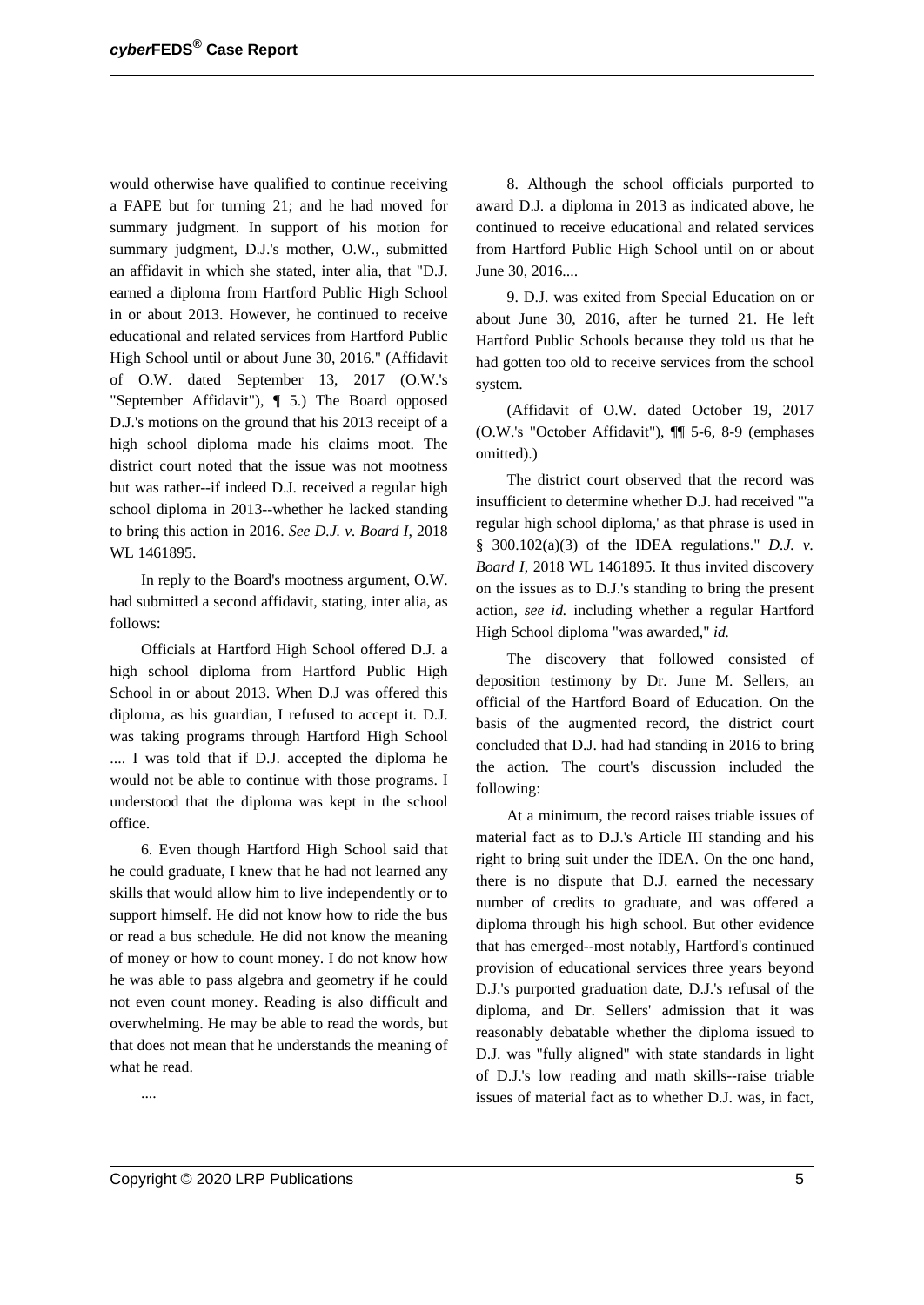awarded a "regular high school diploma" within the meaning of the IDEA regulations prior to filing suit.

*D.J. v. Board II*, 2019 WL 1499377 (emphasis omitted).

The Board contends that the district court erred by concluding that D.J. had standing to bring this action merely because there were "triable issues," and that it was "[o]n the basis of this factual conflict [that] the district court concluded that D.J. ha[d] standing." (Board brief on appeal at 12 (internal quotation marks omitted (emphasis in brief))). But this argument disregards (a) the procedural posture in which the standing issue was presented, (b) the factual findings by the court, and (c) the augmented record.

First, the standing issue--previously mischaracterized by the Board as an issue of mootness--was raised in the Board's motion for summary judgment, *see, e.g., D.J. v. Board I*, 2018 WL 1461895. In *D.J. v. Board II*, the court noted that the Board's "primary argument" in support of that jurisdictional ground of its motion was "that D.J. [had] received a 'regular high school diploma' prior to graduation within the meaning of  $\S$  300.102(a)(3) of the IDEA regulations"; and the court stated--pertinently to the Board's motion for summary judgment--that " [a]t a minimum, the record raises triable issues of material fact as to D.J.'s Article III standing." 2019 WL 1499377 (emphases omitted). The court elaborated that the "debatable" question was whether the diploma for D.J. was "fully aligned with state standards in light of D.J.'s low reading and math skills," i.e., "whether D.J. was, in fact, awarded a 'regular high school diploma' within the meaning of the IDEA regulations prior to filing suit." *Id.* (other internal quotation marks omitted). Thus, the Board's motion for summary judgment, based on the assertion that D.J. undisputedly had in fact received a regular diploma, could not be granted.

Second, the district court did not suggest that it found D.J. to have had standing based on a "factual conflict" (Board brief on appeal at 12 (emphasis in brief)). In contrast to the "debatable" issues as to whether reading skills at the third-grade level and

math skills at the first-grade level "aligned" with standards for the issuance of a regular high school diploma, the court found that certain events and treatment of D.J. were "establish[ed]":

Plaintiff has presented an affidavit from O.W. establishing that (1) D.J. did not accept the high school diploma that was offered to him; (2) D.J .... had very limited reading and math skills; (3) Hartford continued to provide special education to D.J. for three years after the purported diploma was awarded; and (4) the stated reason for the termination of D.J.'s FAPE on June 30, 2016 was D.J.'s age, not the fact that he had been offered the diploma.

*D.J. v. Board II*, 2019 WL 1499377 (emphases omitted). The court did not suggest that these facts were debatable--and for good reason: Those assertions in O.W.'s October Affidavit were confirmed by Dr. Sellers.

Preliminarily, we note that although the Board states categorically that "[t]he deposition of Dr. Sellers ... made clear that D.J. did in fact receive a regular high school diploma by virtue of earning enough credits to graduate" (Board brief on appeal at 47 (emphasis omitted)), the only testimony the Board quotes to support that statement (a) deals only with Dr. Sellers's understanding of possible variations in types of diplomas, and (b) contains no reference to D.J. (*see id.*). In fact the record, including the deposition of Dr. Sellers, shows only that D.J. did not receive a high school diploma and in fact deferred receiving it.

Dr. Sellers testified as a general matter that although "student[s] with a disability" who "have met graduation requirements and are ... eligible to take receipt of their diploma" are allowed "to walk across the stage with their graduating class,"

they are able to defer the receipt of their diploma in order to continue to receive special education and related services, transition and vocational services through FAPE until they age out.

(Deposition of Dr. June Sellers ("Sellers Dep.") at 153 (emphases omitted).) Indeed, not only may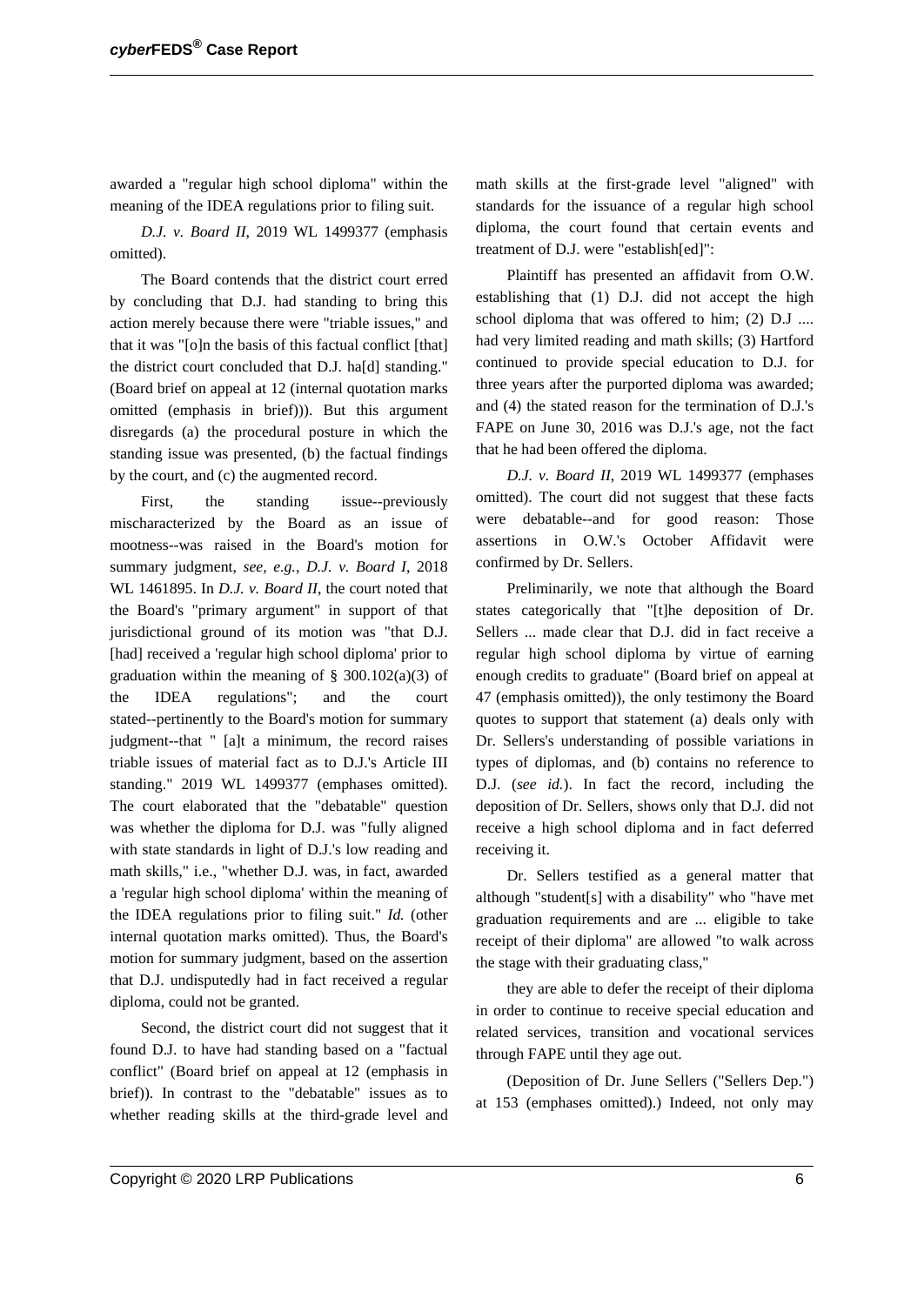there be an immediate decision to "defer" (*id.*; *see also id.* at 166-67), but "the Hartford Public Schools" also allow a diploma to be "brought ... back" "if a parent changes their mind; if a student takes their diploma and then says, wait, you know, I really want to continue to receive services through FAPE" (*id.* at 168-69).

Further, as to D.J. in particular, Dr. Sellers's deposition testimony--aside from placing the offer of a diploma to D.J. in 2014 rather than 2013 (*see, e.g., id.* at 126-27)--did not contradict O.W.'s October Affidavit. While Dr. Sellers stated that D.J. had had sufficient credits to graduate from high school in 2014, she testified that the school records showed that in January 2015 (D.J. was then 19 years of age) D.J. was reading at only a third-grade level, and that his math skills were at a first-grade level (*see id.* at 133-35).

Dr. Sellers also identified a school document reflecting a January 29, 2015 meeting of D.J.'s IDEA Planning and Placement Team ("PPT") with respect to his individualized educational program ("IEP"); the document showed that D.J. was scheduled for another IEP meeting on January 27, 2016; and it had the "Yes" box checked as to whether D.J. was "[e]ligible as a student in need of Special Education." Dr. Sellers testified that the document showed that D.J. was "continuing to receive special education services," that it "look[ed] like ... an annual [PPT] review," and it "mean[t] that they continued to meet eligibility criteria for a particular disability program." (Sellers Dep. 127-28.) She testified that "[i]t could also mean that they are able to continue to receive services through FAPE because of the deferment of their diploma." (*Id.* at 128 (emphasis omitted).)

Dr. Sellers thereafter confirmed that D.J.'s FAPE was indeed continued after such a deferment. She indicated that she had spoken to persons who were on the Hartford High School staff in 2014. She did not state exactly what had transpired with respect to documentation of a diploma for D.J. "But," she stated, "in talking to the staff, they were able to verbally give their recollection of the decision to defer." (*Id.* at 166-67 (emphasis omitted).)

In sum, O.W. in her October Affidavit stated that she had rejected the high school's offer to give D.J. a diploma. And Dr. Sellers testified that disabled students were allowed to defer receipt of a diploma; that a 2015 document showed that D.J. continued to be eligible for his FAPE either generally or because his diploma had been deferred; and that the school staff recalled that in 2014 D.J.'s receipt of a diploma had been deferred.

The Board has not pointed to anything in the record controverting the evidence that D.J.'s receipt of a diploma was deferred, and that D.J. therefore did not receive a high school diploma. It is thus immaterial whether the diploma proffered to him would have been a "regular high school diploma" or one "fully aligned with State standards" within the meaning of 34 C.F.R.  $\S$  300.102(a)(3). There was no genuine issue as to whether D.J. received a high school diploma; all of the evidence presented showed that he did not, because he exercised his right to defer. The district court did not err in finding that

O.W.'s affidavit and Dr. Sellers' deposition testimony indicate that D.J.'s access to a FAPE was terminated because he turned 21-- not due to his purported high school diploma.

*D.J. v. Board II*, 2019 WL 1499377 (emphasis in original).

The district court having noted that "Article III standing consists of three 'irreducible constitutional minimum[s],'" *id.* (*quoting Lujan v. Defenders of Wildlife*, 504 U.S. 555, 560 (1992)), to wit, a "concrete and particularized injury" to the plaintiff, that is "fairly traceable to the defendant," and that is "redress[able]" in the action, *D.J. v. Board II*, 2019 WL 1499377 (*quoting Massachusetts v. E.P.A*., 549 U.S. 497, 517 (2007)), the court correctly found that D.J. satisfied each criterion. It found that "all evidence before the Court indicates that D.J. received ten months less of special education than he would have if not for the Board's enforcement of the challenged state regulation," thereby demonstrating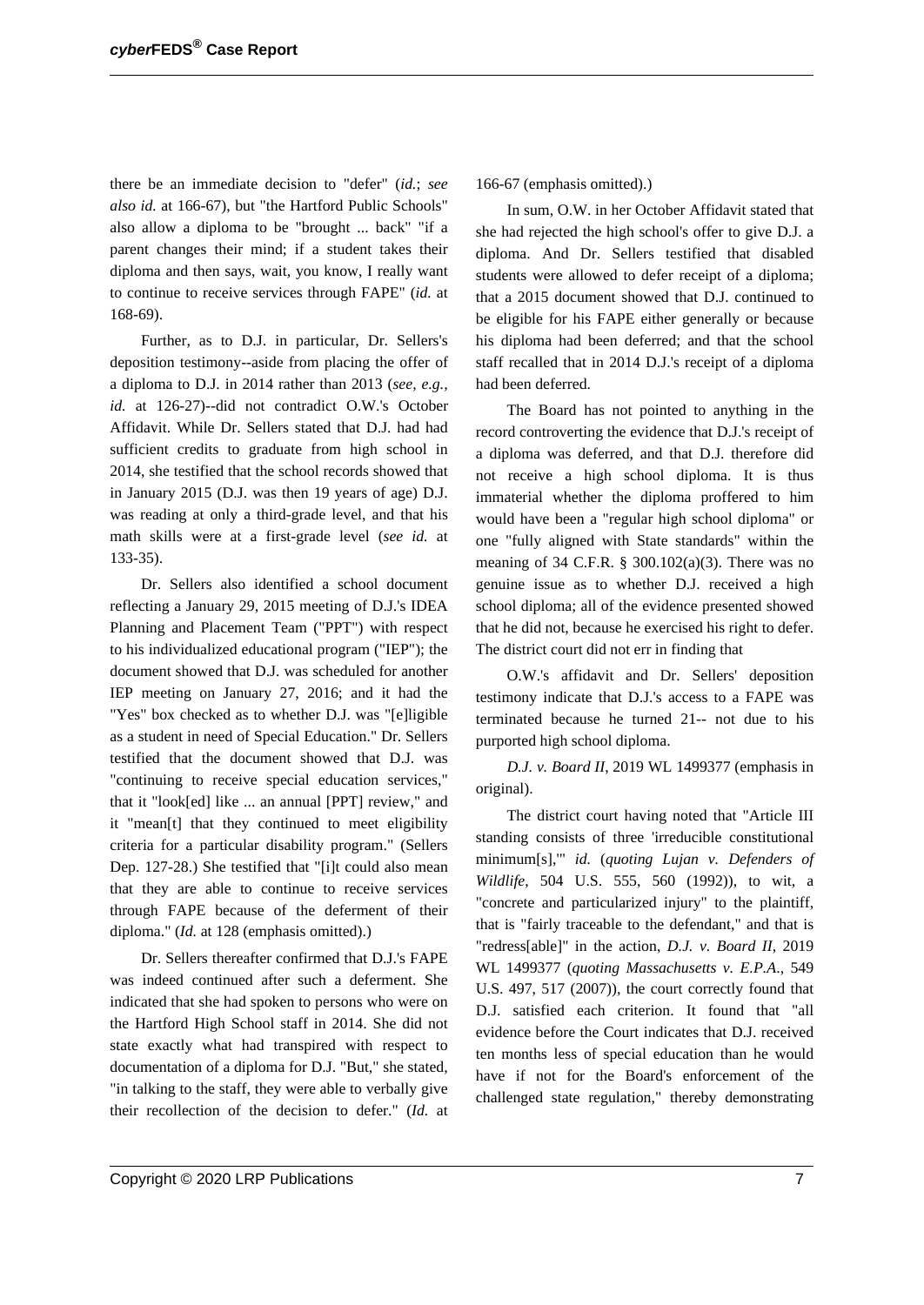"injury for purposes of Article III standing." *D.J. v. Board II*, 2019 WL 1499377. It found that the injury "[wa]s entirely traceable to the Board's enforcement of the regulation at issue," *id.*; and it found that the injury "could be redressed by judicial action, such as granting Plaintiff's request for compensatory education" and that at the time the action was filed, D.J.'s injury could have been "redressed through injunctive and declaratory relief," *id.* & n.6. The ruling that D.J. had standing to bring the action is affirmed.

## **B. The Ruling on the Merits:** *A.R. v. Board II*

Having found that D.J. had standing to bring the action, the district court granted his motion for permission to file the Amended Complaint, in which A.R. is the named plaintiff. The parties agreed that their respective motions for summary judgment on the merits of the action could be decided on the basis of the papers previously submitted.

Plaintiffs contended that they were entitled to summary judgment on the basis that Connecticut local educational agencies are required to provide some form of adult public education, including three programs--the General Educational Development Program ("GED"), the National External Diploma Program ("NEDP"), and the Adult High School Credit Diploma Program ("AHSCD")--that allow participants to attain a high school diploma. Plaintiffs contended that Connecticut violates IDEA by denying special education to disabled students who have not received high school diplomas and who are between the ages of 21 and 22, while providing adult education programs that can lead to high school diplomas for nondisabled individuals in that age range. The Board contended instead that it was entitled to summary judgment dismissing the action on the ground that the adult education programs referred to by plaintiffs do not constitute "public education" within the meaning of IDEA because those programs differ from the education provided in Connecticut's public schools. The district court identified two key questions: what constitutes public education within the meaning of IDEA, and whether Connecticut's adult education programs are within that IDEA concept.

Noting that "[t]he term 'public education' is not defined under the IDEA" and that this Court had not explored the term, the district court proceeded to accord the term its "ordinary, common-sense meaning," *A.R. v. Board II*, 2020 WL 3086032 (*citing Taniguchi v. Kan Pacific Saipan, Ltd*., 566 U.S. 560, 566 (2012)), while taking into account "'its placement and purpose in the statutory scheme,'" *A.R. v. Board II*, 2020 WL 3086032 (*quoting United States v. Dauray*, 215 F.3d 257, 261 (2d Cir. 2000)). The district court also found helpful guidance in decisions of the Ninth and First Circuit Courts of Appeals that had explored essentially the same issue--a state's age restrictions on special education for persons under the age of 22, *see E.R.K. ex rel. R.K. v. Hawaii Department of Education*, 728 F.3d 982 (9th Cir. 2013) ("E.R.K."), and *K.L. v. Rhode Island Board of Education*, 907 F.3d 639 (1st Cir. 2018) ("K.L.").

The district court observed that while "public education" is not itself defined in the statute, it is part of the IDEA term "free appropriate public education"; and the IDEA defines that term as "special education and related services" that

(A) have been provided at public expense, under public supervision and direction, and without charge;

(B) meet the standards of the State educational agency;

(C) include an appropriate preschool, elementary school, or secondary school education in the State involved; and

(D) are provided in conformity with the individualized education program required under section 1414(d) of this title.

*A.R. v. Board II*, 2020 WL 3086032 (quoting 20 U.S.C. § 1401(9)). The court observed that, by

"strip[ping] out those aspects of the IDEA's definition of 'free appropriate public education' that clearly relate to the education's 'appropriateness,' as opposed to its 'free' and 'public' character, [one is] left with a reliable index of what 'free public education'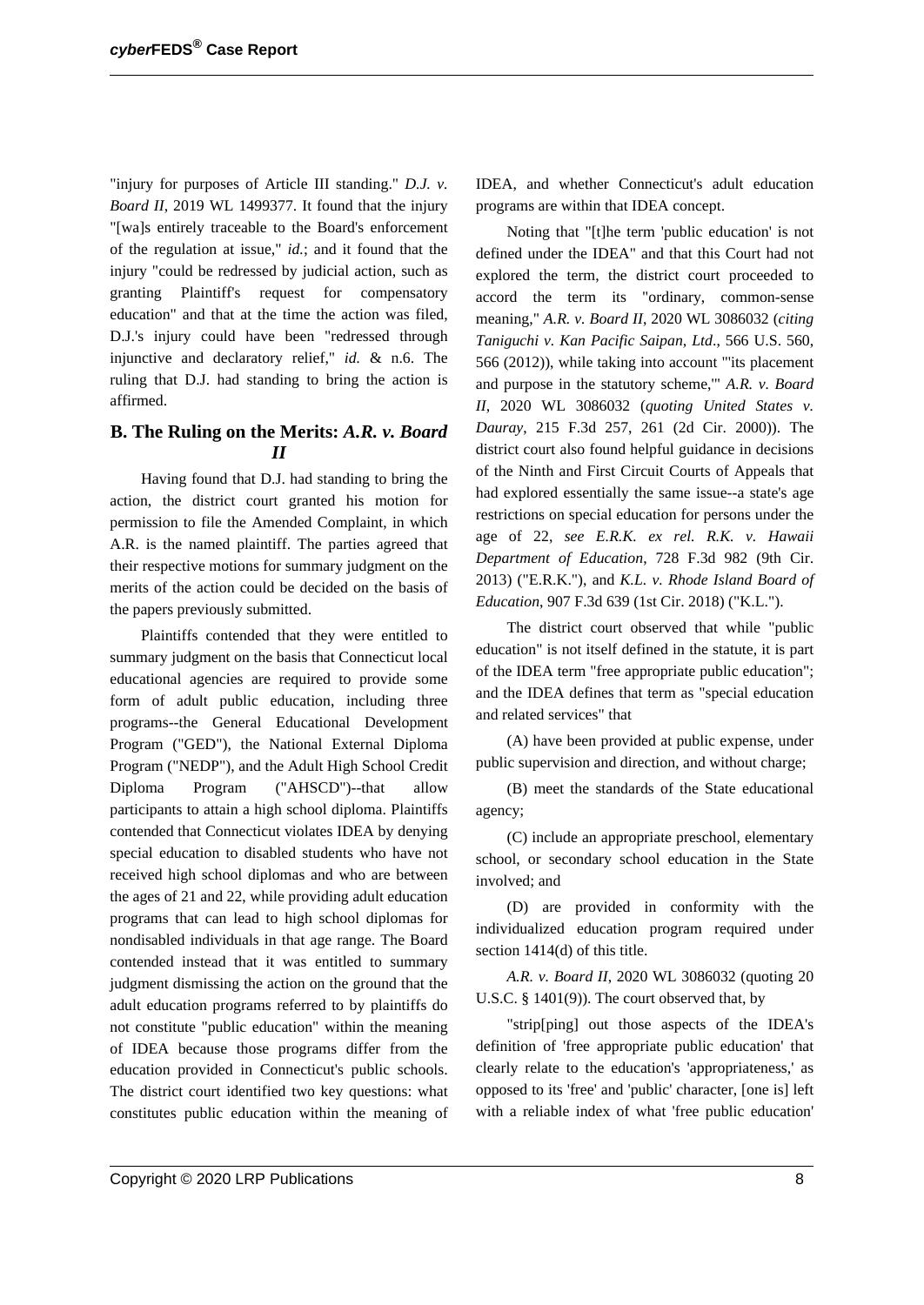means in §  $1412(a)(1)(B)(I)$ ."

*A.R. v. Board II*, 2020 WL 3086032 (*quoting E.R.K*., 728 F.3d at 988). The district court thus held that a

"public education," within the context of the IDEA, should be defined as one that is provided: (1) at public expense through significant state or local governmental funding; (2) under the administration, supervision or oversight of state educational agencies; and (3) with the objective of educating students up to the level of academic proficiency associated with the completion of secondary school.

*A.R. v. Board II*, 2020 WL 3086032. *Accord E.R.K*., 728 F.3d at 988; *K.L*., 907 F.3d at 644.

Turning to the questions of whether Connecticut adult education programs fit that IDEA concept of public education, the court found that each of the three programs highlighted by plaintiffs meet all of the IDEA criteria.

GED instructional programs are provided by every local and regional educational agency in Connecticut in order to prepare adults for the GED examination.... Adults who have not completed high school may take the GED examination and, if they pass the examination, achieve a Connecticut High School Diploma issued by the Board.... To pass the GED examination, an individual must demonstrate the attainment of academic skills and concepts normally acquired through completion of a high school program through a four-part examination which includes a writing sample.... There are no costs or fees to the student taking the GED preparation classes.... Although there is a thirteen-dollar fee to take the GED examination, pursuant to Conn. Gen. Stat. Sec. 10-5(c) the fee may be waived by the state if the student is unable to pay. See ... Conn. Gen. Stat. Sec. 10-5(b), (c).

*A.R. v. Board II*, 2020 WL 3086032 (emphases omitted). And "[w]hile the Board does not itself administer the GED examination or provide instructional courses," the Board "has a designated GED program administrator who oversees all GED testing centers in Connecticut," it "monitors the local GED programs by reviewing reports produced by local GED providers," and "upon successful completion of the GED examination," the Board awards "high school diplomas." *Id.*

As to the other two adult education programs in question, the court noted:

AHSCD programs are provided by local educational agencies or regional educational service centers and allow adults to earn credits toward a high school diploma.... Each provider can enhance the basic AHSCD program, but must adhere to the minimum state requirements: (1) use certified teachers and counselors; (2) adhere to State Department of Education requirements regarding assessment, enrollment, accountability, and reporting; (3) meet required credit standards; and (4) ensure that a one credit course offers a minimum of 48 instructional hours.... There are no costs or fees to the student seeking the AHSCD.

*Id.* (emphases omitted).

NEDP is an on-line portfolio assessment program that offers no classroom instruction and requires participating adults to work with an assessor to complete the program.... An adult who successfully completes the portfolio assessment is awarded a high school diploma by the providing local educational authority or regional educational service center.... The providing local educational authority or regional educational service center must seek the Board's permission before administering NEDP.... There are no costs or fees to the student participating in the NEDP.

*Id.* (emphases omitted). And while the "high school diplomas awarded upon successful completion of NEDP and AHSCD programs are issued by the local educational agencies, rather [than] the Board, such diplomas ... must conform to certain statewide requirements," and they "are signed by the Board." *Id.*

The court found that "[t]here is no genuine dispute that the Board and the state of Connecticut supervise and maintain oversight over GED, NEDP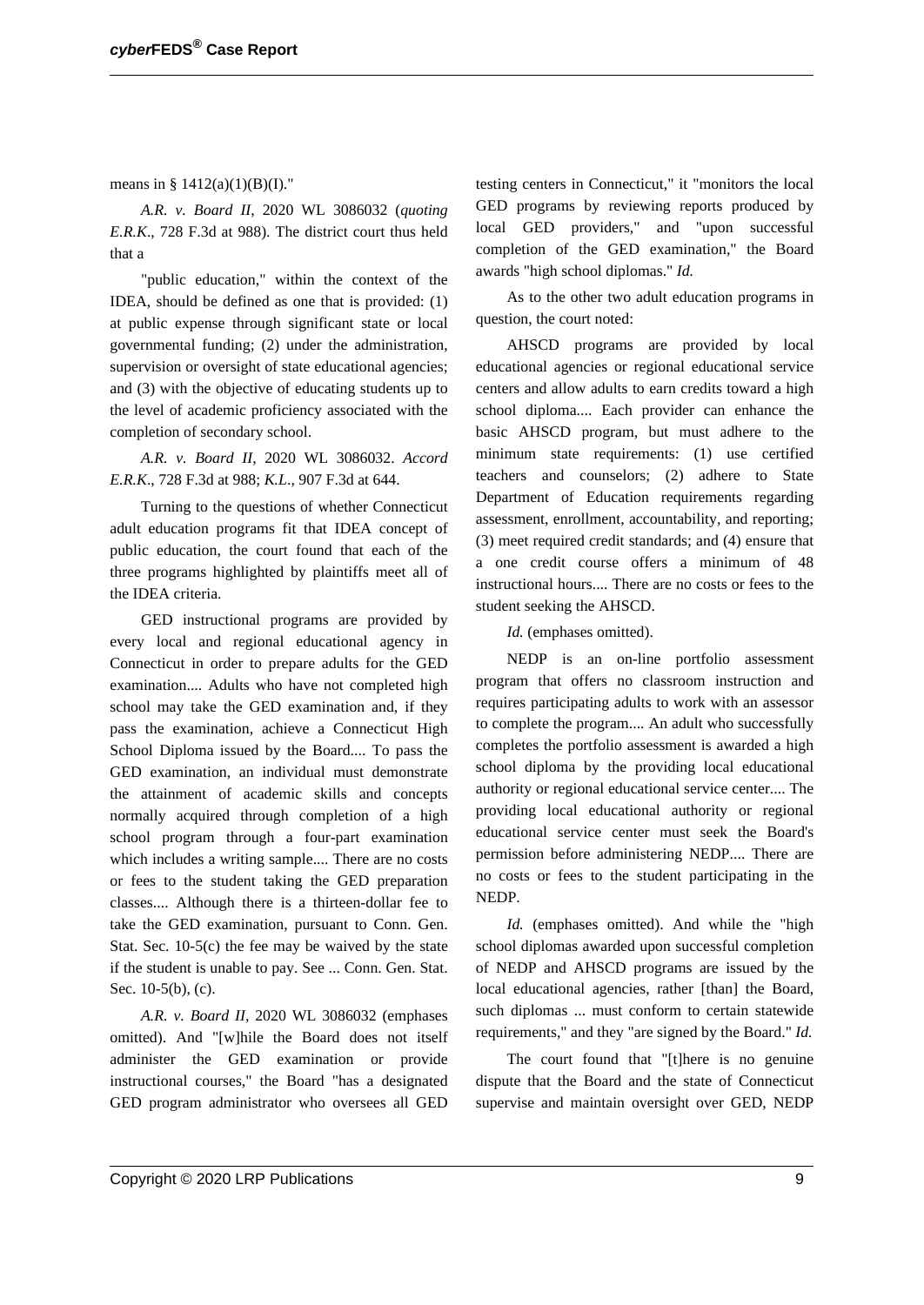and AHSCD programs," *id.*; that "Connecticut provides funding for ... GED, AHSCD and NEDP," *id.* and that the "GED, NEDP and AHSCD programs ... are free of charge to participating students," *id.*

The Board does not deny that the three adult education programs at issue satisfy the court's definition of public education. Instead, the Board contends that the district court's definition itself is incorrect because Connecticut views public education as "public school[]" education (e.g., Board brief on appeal at 24-25 (emphasis omitted)). While the Board states that "the 1975 definition of 'public education' in Connecticut should govern" IDEA claims (Board brief on appeal at 23 (emphasis omitted)), it in fact never points to any actual definition of the term public education in the Connecticut constitution, statutes, or regulations. Rather, the Board extrapolates from various language in those proposed sources to argue that Connecticut views public education only as education provided in the actual public school system, i.e., that "Public Education In Connecticut Is The Education Provided In Connecticut Public Schools." (*Id.* at 22). The Board thus urges us to interpret "public education" in Connecticut as traditional "public school" education, i.e., only the "education provided by Connecticut local school districts." (*Id.* at 26.) We, like the district court, *see, e.g., A.R. v. Board II*, 2020 WL 3086032 n.8 ("declin[ing] to tailor the [IDEA] definition of 'public education' to Connecticut law"), decline to do so.

As the district court noted, when dealing with an undefined federal statutory term, we interpret it in accordance with its ordinary common sense meaning, *see Taniguchi*, 566 U.S. at 566, "at the time of its enactment," *Bostock v. Clayton County*, 140 S. Ct. 1731, 1738 (2020), and in light of its "context" and its "place in the overall statutory scheme," *Utility Air Regulatory Group v. E.P.A*., 573 U.S. 302, 320 (2014). That statutory scheme is the federal statute, not the scheme suggested by the collection of laws, regulations, and constitutional directives of a particular state. To look to the views of each state for identification of the IDEA concept of public education could result in fifty different interpretations of IDEA. *See, e.g., A.R. v. Board II*, 2020 WL 3086032 n.8. *Accord K.L*., 907 F.3d at 645. "[I]t would also permit states to circumvent the FAPE requirement by characterizing any educational services they provide to students aged 18 through 21 as something other than 'public education.'" *Id.*

As the district court further noted, to accept the Board's contention that "public education" as used in IDEA does not include adult education programs because they have some differences from education provided in the public schools would be contrary to the intent and remedial purposes of IDEA. The concept of "'public education' under the IDEA is not limited to educational opportunities provided by state public schools ...." *A.R. v. Board II*, 2020 WL 3086032. *Accord E.R.K*., 728 F.3d at 990. Rather, the definition of public education extrapolated from IDEA's requirement of a "free appropriate public education," adopted by the district court and by the Ninth and First Circuits, more accurately reflects the federal statutory scheme. And as discussed above, at least three of Connecticut's adult education programs meet all of the criteria to be considered public education, and they are required by State law:

Conn. Gen. Stat. § 10-69(a) obliges each local and regional board of education to "establish and maintain a program of adult classes ... for its adult residents," including "secondary school completion programs." The statute provides that each local or regional board of education "may admit an adult to any public elementary or secondary school." *Id.* Eligibility for such programs is not limited on the basis of age--in fact, the statute defines an adult as "any person seventeen years of age or older." See Conn. Gen. Stat. § 10-67(1). The Board's own website states that "Sections 10-67 to 10-73(d), inclusive, of the Connecticut General Statutes (C.G.S) require that the adult education services described in this section be provided by local school districts, free of charge, to any adult 17 years of age or older who is not enrolled in a public elementary or secondary school program." The Board admits that individuals over the